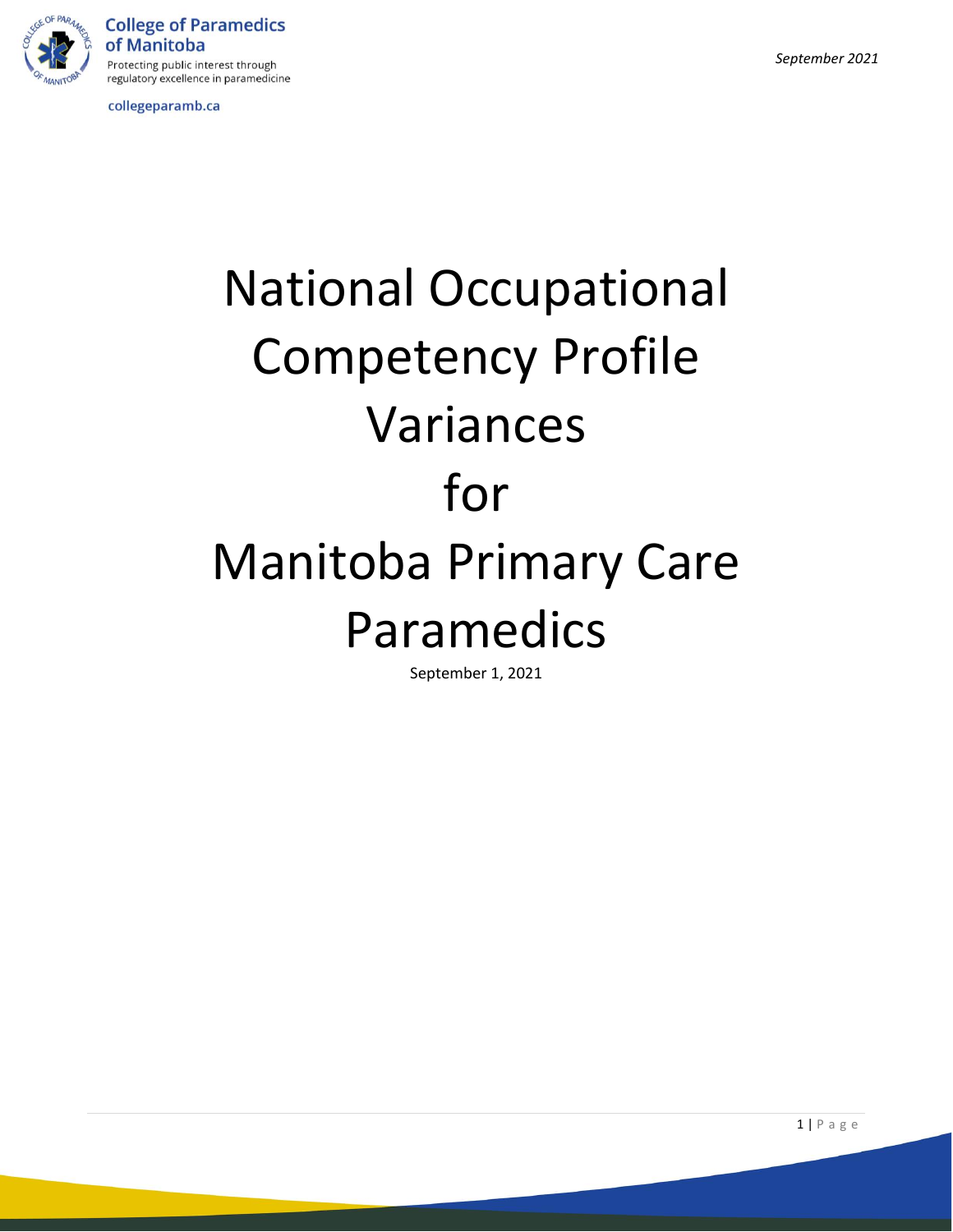

## **An Introduction:**

With the College of Paramedic of Manitoba becoming operational December 1, 2020, the Regulated Health Professions Act (RHPA) and the College of Paramedics of Manitoba General Regulation became the defining documents for Paramedic Scope of Practice. While approved education programs have used the National Occupational Competency profile (NOCP 2011) as the foundation for required knowledge and demonstration of competency, the Reserved Acts of the General Regulations exceeds the NOCP's in several areas, and the Provincial Medical Director has exceeded NOCP pharmacological responsibilities for Paramedics.

To ensure appropriate education for paramedic practitioners, variances have been identified and, in some NOCP's, the performance environment has been changed to better ensure competent paramedic practice in Manitoba. As per the EQual Health Education Council Client Agreement:

The Council client and EQual™ acknowledge that the Council client's provincial variances and educational guidance's may be amended from time to time and upon agreement between the parties. (page 2, section 4)

## **Performance Environments**

| <b>Performance</b> |                                                                                                                                                                                                                           |
|--------------------|---------------------------------------------------------------------------------------------------------------------------------------------------------------------------------------------------------------------------|
| <b>Environment</b> | <b>DEFINITION</b>                                                                                                                                                                                                         |
| N                  | The competency is not applicable to the paramedic.                                                                                                                                                                        |
| X                  | The paramedic should have a basic awareness of the subject matter of the                                                                                                                                                  |
|                    | competency. The paramedic must have been provided with or exposed to basic                                                                                                                                                |
|                    | information on the subject, but evaluation is not required.                                                                                                                                                               |
| A                  | The paramedic must have demonstrated an academic understanding of the                                                                                                                                                     |
|                    | competency. Individual evaluation isrequired.                                                                                                                                                                             |
| S                  | The paramedic must have demonstrated proficiency in a simulated setting.<br>Individual evaluation of physicalapplication skills is required, utilizing any of the<br>following:                                           |
|                    | practical scenario<br>skill station<br>mannequin<br>cadaver<br>live subject (human or non-human)<br>In Competency Areas 4 and 5, skills must be demonstrated on a human subject<br>where legally and ethicallyacceptable. |

The Performance Environment specifies the setting in which the paramedic must demonstrate proficiency. The following notations and definitions apply: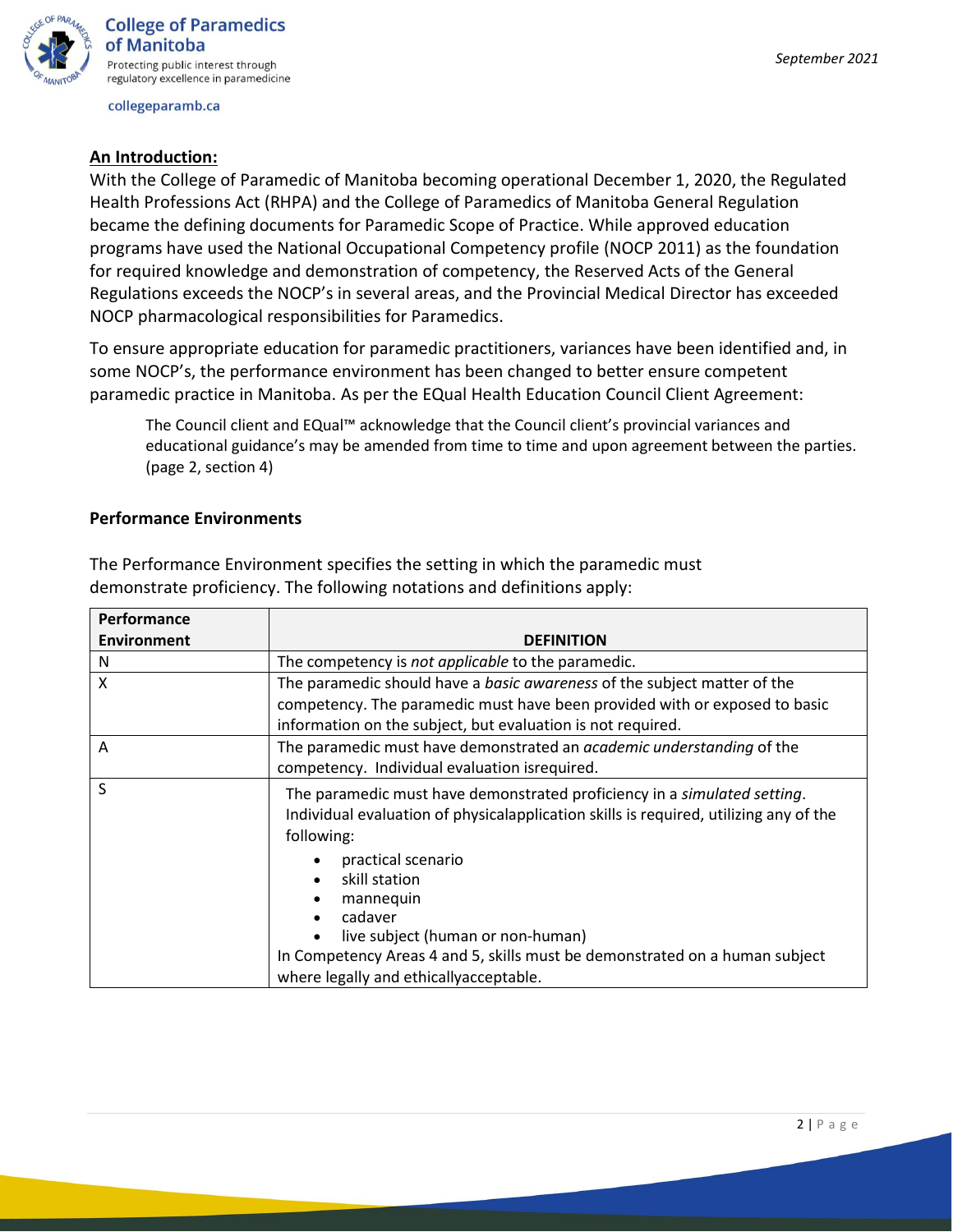

| <b>Performance</b> |                                                                                                                                                                                                                                                                                                                                                                                                              |
|--------------------|--------------------------------------------------------------------------------------------------------------------------------------------------------------------------------------------------------------------------------------------------------------------------------------------------------------------------------------------------------------------------------------------------------------|
| <b>Environment</b> | <b>DEFINITION</b>                                                                                                                                                                                                                                                                                                                                                                                            |
| C                  | The paramedic must have demonstrated proficiency in a clinical setting with a<br>patient. Individual evaluation of physical application skills is required. An<br>acceptable clinical setting is any of the following:                                                                                                                                                                                       |
|                    | hospital<br>$\bullet$<br>health clinic<br>$\bullet$<br>medical office<br>nursing home.<br>$\bullet$<br>high fidelity simulation <sup>4</sup><br>$\bullet$<br>Alternate clinical settings must be appropriate to the Specific Competency being<br>evaluated.                                                                                                                                                  |
| P                  | The paramedic must have demonstrated proficiency in a <i>field preceptorship</i> with a<br>patient. Individual evaluation of physical application skills is required. An<br>acceptable field preceptorship setting is a land or air paramedic service. Alternate<br>field preceptorship settings must be appropriate to the Specific Competency being<br>evaluated and may include high fidelity simulation. |

# **NOCP variances for Manitoba Primary Care Paramedic**

| <b>Reserved Act</b>                      | <b>NOCP Comp</b> | Current     | New Performance Environment and                            |
|------------------------------------------|------------------|-------------|------------------------------------------------------------|
|                                          |                  | Performance | <b>Expected Competencies and Sub-</b>                      |
|                                          |                  | Environment | competencies                                               |
| 3(d): Performing a                       | <b>No</b>        | N/A         | A                                                          |
| procedure on tissue below                | <b>NOCP</b>      |             | Explain indicators and rationale for                       |
| the surface of a tooth.                  |                  |             | emergency tooth reimplantation.                            |
| <b>Emergency Tooth</b><br>Reimplantation |                  |             | Explain possible complications of<br>tooth reimplantation. |
| 4(c): removing a device                  | No NOCP          | N/A         | <b>S</b>                                                   |
| beyond the pharynx.                      |                  |             | Define Orogastric (OG) and                                 |
|                                          |                  |             | Nasogastric (NG) tube monitoring.                          |
| Orogastric tube (gravity                 |                  |             |                                                            |
| drain) maintenance,                      |                  |             | Explain indications and rationale for                      |
|                                          |                  |             | use of OG and NG tubes                                     |
| Nasogastric tube                         |                  |             |                                                            |
| maintenance (gravity drain)              |                  |             | Explain the assessment and                                 |
|                                          |                  |             | management of OG and NG tubes                              |
|                                          |                  |             |                                                            |
|                                          |                  |             | Explain complications of OG and NG<br>tubes                |
|                                          |                  |             |                                                            |
|                                          |                  |             |                                                            |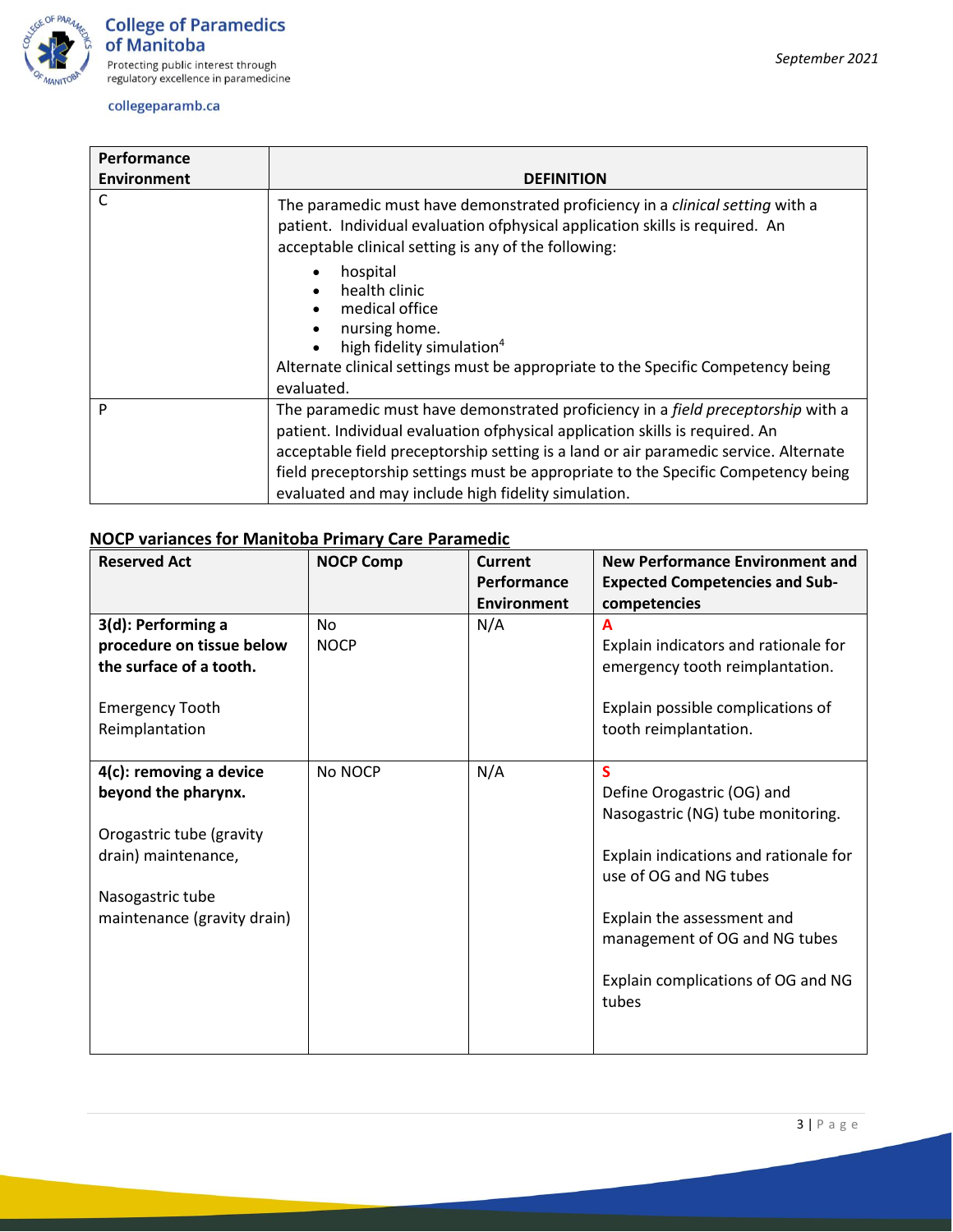

| <b>Reserved Act</b>                                                                                                                                                                                                                             | <b>NOCP Comp</b>                                                                      | Current                           | <b>New Performance Environment and</b>                                                                                                                                                                                                                                                                     |
|-------------------------------------------------------------------------------------------------------------------------------------------------------------------------------------------------------------------------------------------------|---------------------------------------------------------------------------------------|-----------------------------------|------------------------------------------------------------------------------------------------------------------------------------------------------------------------------------------------------------------------------------------------------------------------------------------------------------|
|                                                                                                                                                                                                                                                 |                                                                                       | Performance<br><b>Environment</b> | <b>Expected Competencies and Sub-</b><br>competencies                                                                                                                                                                                                                                                      |
|                                                                                                                                                                                                                                                 |                                                                                       |                                   | Perform routine management of<br>patients with OG and NG tubes<br>(including removal)                                                                                                                                                                                                                      |
| 4(f): Inserting or removing<br>an instrument or device<br>beyond the anal verge.<br><b>Continuous Core</b><br><b>Temperature Monitoring</b>                                                                                                     | 4.5.g Conduct<br>invasive core<br>temperature<br>monitoring and<br>interpret findings | X                                 | A<br>4.5.g Conduct invasive core<br>temperature monitoring and<br>interpret findings.<br>Differentiate between core and<br>peripheral temperature monitoring.<br>Explain indications and rationale for<br>measuring core body temperature.<br>Explain various means of measuring<br>core body temperature. |
| 4(g): Inserting or removing<br>an instrument or device<br>into an artificial opening in<br>the body.<br><b>Positive Pressure Ventilation</b><br>with a Tracheostomy,<br>Suctioning a Tracheostomy<br><b>Managing Obstructed</b><br>Tracheostomy | 5.1.c Suction<br>beyond oropharynx.                                                   | A                                 | $\mathbf C$<br>5.1.c Suction beyond oropharynx.<br>Discuss indications for suctioning<br>beyond the oropharynx.<br>Describe equipment for suctioning<br>beyond the oropharynx.<br>Perform suctioning beyond<br>oropharynx                                                                                  |
| 5(e): Administering a<br>substance by enteral<br>instillation or parenteral<br>instillation.<br>Tube Maintenance of an NG<br>tube<br>Tube Maintenance of a PEG<br>tube                                                                          | No NOCP                                                                               | N/A                               | S<br>Define Percutaneous endoscopic<br>gastric tube (PEG) and nasogastric<br>(NG) tube.<br>Explain indications and rationale for<br>use of PEG and NG tubes<br>Explain the assessment and<br>management of PEG and NG tubes                                                                                |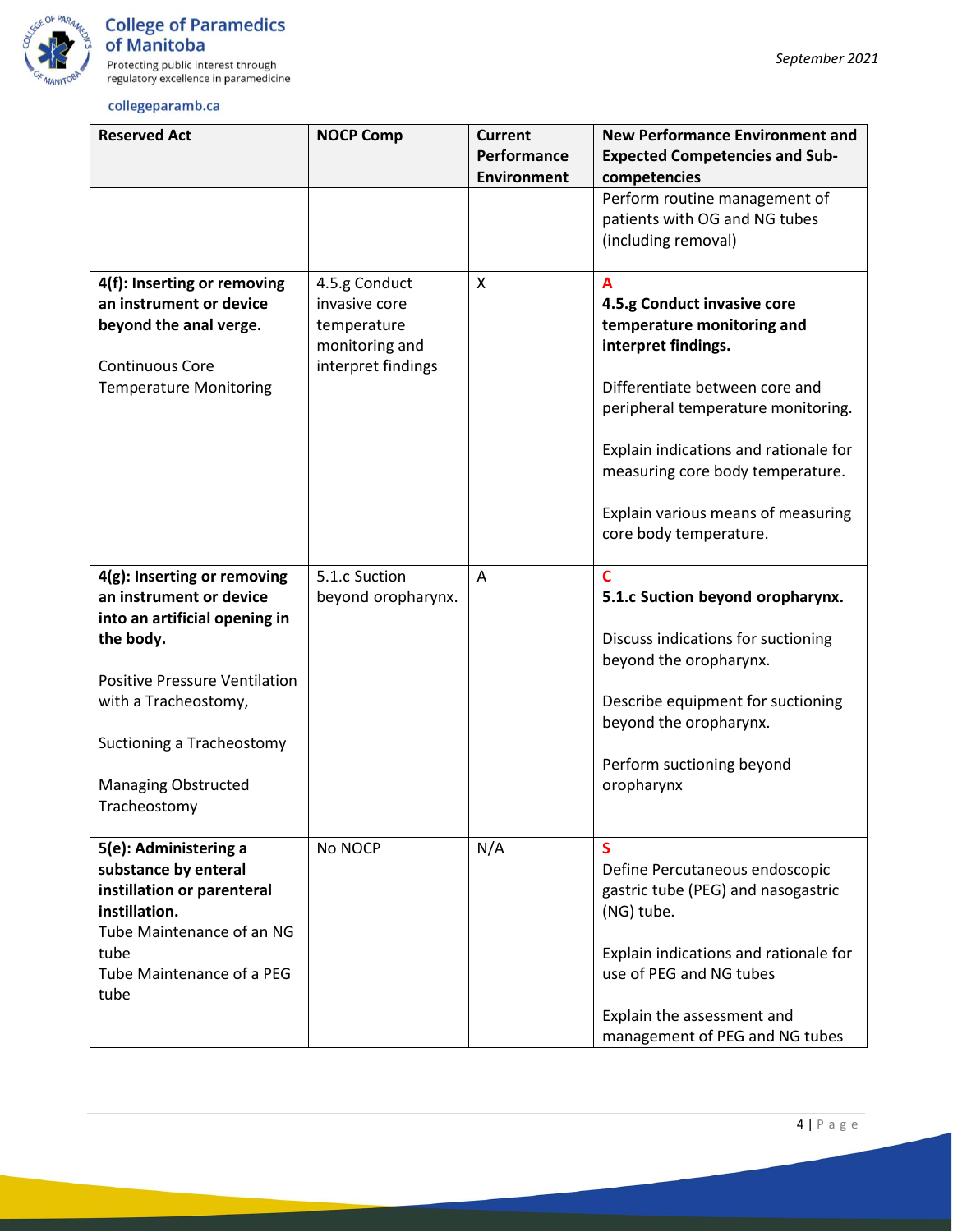

Protecting public interest through<br>regulatory excellence in paramedicine

| <b>Reserved Act</b>                                                                                                | <b>NOCP Comp</b>                                                                     | <b>Current</b><br>Performance | <b>New Performance Environment and</b><br><b>Expected Competencies and Sub-</b>                         |
|--------------------------------------------------------------------------------------------------------------------|--------------------------------------------------------------------------------------|-------------------------------|---------------------------------------------------------------------------------------------------------|
|                                                                                                                    |                                                                                      | <b>Environment</b>            | competencies                                                                                            |
|                                                                                                                    |                                                                                      |                               | Explain complications of PEG and NG<br>tubes                                                            |
|                                                                                                                    |                                                                                      |                               | Perform routine management of<br>patients with PEG and NG tubes                                         |
| 9. If there is a standing<br>order, and with additional<br>training, administering a<br>drug, except vaccines, by: | $5.8.b - Follow safe$<br>process for<br>responsible<br>medication<br>administration. | $\mathsf{C}$                  | P<br>5.8.b - Follow safe process for<br>responsible medication<br>administration.                       |
| - auto-injector,<br>- inhalation, metered dose<br>inhaler or nebulizer,                                            |                                                                                      |                               | Explain the "Five Rights" of<br>medication administration.                                              |
| - buccal, oral or sublingual<br>routes,<br>- intranasal route                                                      |                                                                                      |                               | Distinguish between the different<br>drug administration routes.                                        |
|                                                                                                                    |                                                                                      |                               | Discuss how medication<br>administration protocols are applied<br>to specific patient<br>presentations. |
|                                                                                                                    |                                                                                      |                               | Apply policies when medication<br>administration errors occur.                                          |
|                                                                                                                    |                                                                                      |                               | Explain the role of the paramedic in<br>medication administration.                                      |
| 9. If there is a standing<br>order, and with additional<br>training, administering a<br>drug, except vaccines, by: | 5.8.k Administer<br>medication via oral<br>route                                     | S                             | $\overline{c}$<br>5.8.k Administer medication via<br>oral route.                                        |
| - auto-injector,<br>- inhalation, metered dose<br>inhaler or nebulizer,<br>- buccal, oral or sublingual            |                                                                                      |                               | Evaluate medical conditions, and<br>indications for Oral administration<br>of a medication.             |
| routes,<br>- intranasal route<br>- Topical                                                                         |                                                                                      |                               | Apply proper calculations for correct<br>medication requirement for the<br>patient presentation.        |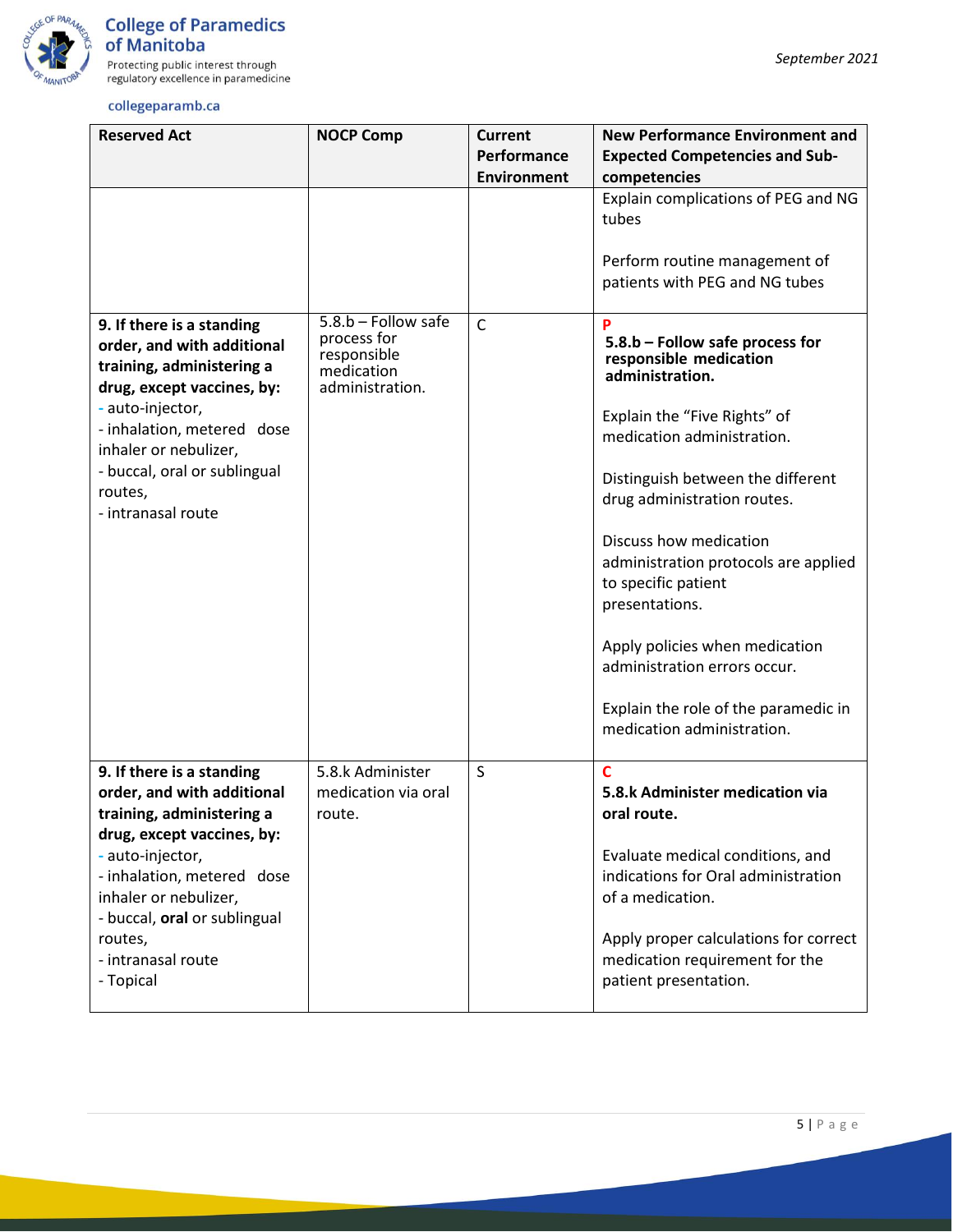

| <b>Reserved Act</b>                                                                                                | <b>NOCP Comp</b>                                        | <b>Current</b>     | <b>New Performance Environment and</b>                                                                         |
|--------------------------------------------------------------------------------------------------------------------|---------------------------------------------------------|--------------------|----------------------------------------------------------------------------------------------------------------|
|                                                                                                                    |                                                         | Performance        | <b>Expected Competencies and Sub-</b>                                                                          |
|                                                                                                                    |                                                         | <b>Environment</b> | competencies                                                                                                   |
|                                                                                                                    |                                                         |                    | Distinguish those approved drugs<br>that are given via Oral routes.                                            |
|                                                                                                                    |                                                         |                    | Evaluate the benefit of medication<br>administration via Oral route in<br>comparison to other routes.          |
|                                                                                                                    |                                                         |                    | Demonstrate how to provide Oral<br>medications using a sequential step<br>method of administration.            |
|                                                                                                                    |                                                         |                    | Demonstrate how to prepare a<br>patient for Oral medication<br>administration.                                 |
|                                                                                                                    |                                                         |                    | Demonstrate how to measure the<br>required quantity of medication.                                             |
| 9. If there is a standing<br>order, and with additional<br>training, administering a<br>drug, except vaccines, by: | 5.8.h Administer<br>medication via<br>sublingual route. | S                  | C<br>5.8.h Administer medication via<br>sublingual route.                                                      |
| - auto-injector,<br>- inhalation, metered dose<br>inhaler or nebulizer,                                            |                                                         |                    | Evaluate medical conditions, and<br>indications for Sublingual<br>administration of a medication.              |
| - buccal, oral or sublingual<br>routes,<br>- intranasal route<br>- Topical                                         |                                                         |                    | Apply proper calculations for correct<br>medication requirement for the<br>patient presentation.               |
|                                                                                                                    |                                                         |                    | Distinguish those approved drugs<br>that are given via Sublingual routes.                                      |
|                                                                                                                    |                                                         |                    | Evaluate the benefit of medication<br>administration via Sublingual route<br>in<br>comparison to other routes. |
|                                                                                                                    |                                                         |                    | Demonstrate how to provide<br>Sublingual medications using a<br>sequential step method of<br>administration.   |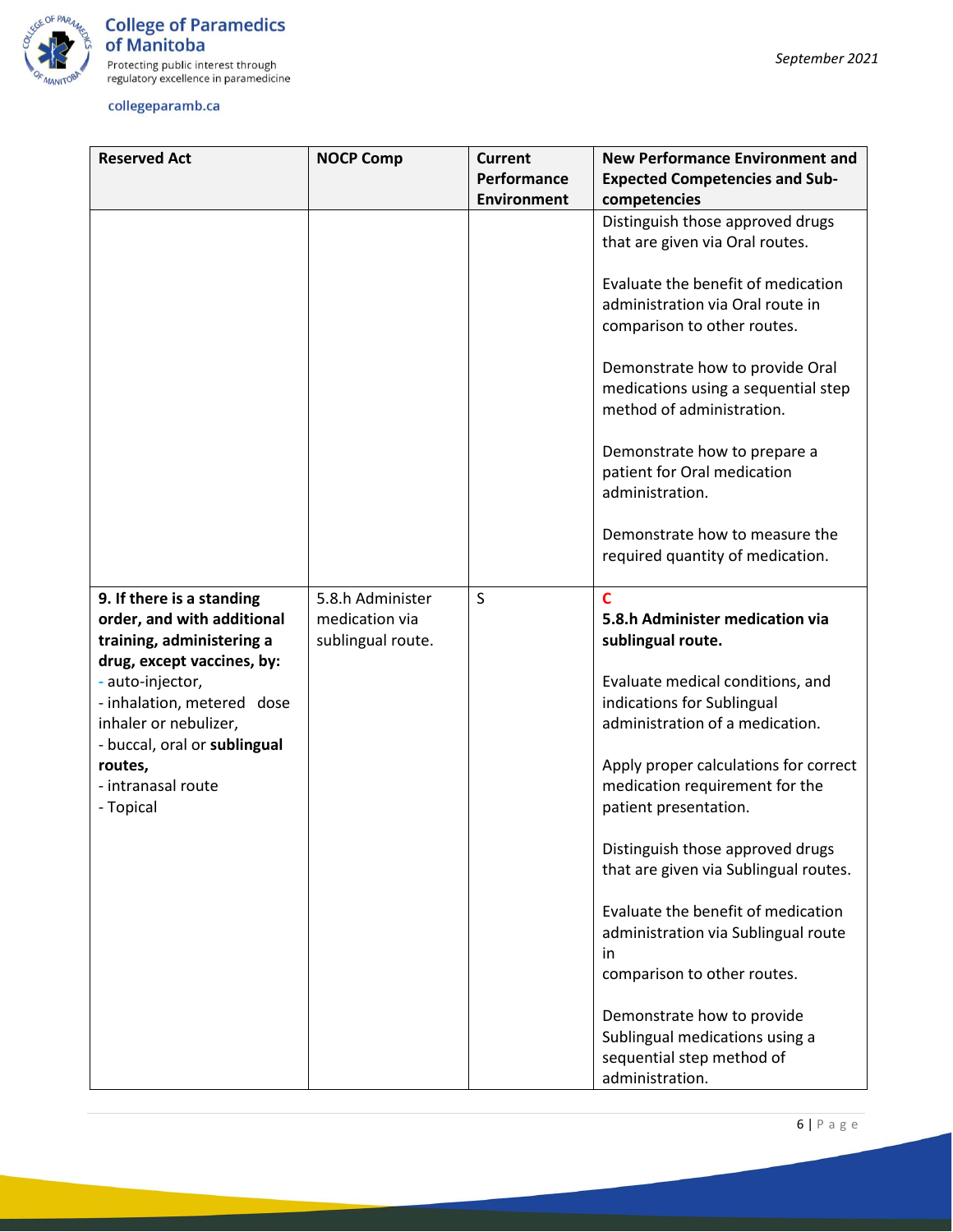

| <b>Reserved Act</b>                                                                                                                                                                                                                                                         | <b>NOCP Comp</b>                                     | <b>Current</b><br>Performance<br><b>Environment</b> | <b>New Performance Environment and</b><br><b>Expected Competencies and Sub-</b><br>competencies                                                                                                                                                                                                                                                                                                                                                                                                                                                                                                                                                                                                                                                                           |
|-----------------------------------------------------------------------------------------------------------------------------------------------------------------------------------------------------------------------------------------------------------------------------|------------------------------------------------------|-----------------------------------------------------|---------------------------------------------------------------------------------------------------------------------------------------------------------------------------------------------------------------------------------------------------------------------------------------------------------------------------------------------------------------------------------------------------------------------------------------------------------------------------------------------------------------------------------------------------------------------------------------------------------------------------------------------------------------------------------------------------------------------------------------------------------------------------|
|                                                                                                                                                                                                                                                                             |                                                      |                                                     | Demonstrate how to prepare a<br>patient for Sublingual medication<br>administration.<br>Demonstrate how to measure the<br>required quantity of medication.                                                                                                                                                                                                                                                                                                                                                                                                                                                                                                                                                                                                                |
| 9. If there is a standing<br>order, and with additional<br>training, administering a<br>drug, except vaccines, by:<br>- auto-injector,<br>- inhalation, metered dose<br>inhaler or nebulizer,<br>- buccal, oral or sublingual<br>routes,<br>- intranasal route<br>- topical | 5.8.j Administer<br>medication via<br>topical route. | Α                                                   | $\overline{\mathbf{S}}$<br>5.8.j Administer medication via<br>topical route.<br>Evaluate medical conditions, and<br>indications for Topical<br>administration of a medication.<br>Apply proper calculations for correct<br>medication requirement for the<br>patient presentation.<br>Distinguish those approved drugs<br>that are given via Topical routes.<br>Evaluate the rate of absorption of<br>medication administered via Topical<br>route in comparison to other routes.<br>Evaluate the benefit of medication<br>administration via Topical route in<br>comparison to other routes.<br>Demonstrate how to provide Topical<br>medications using a sequential step<br>method of administration.<br>Demonstrate how to prepare a<br>patient for Topical medication |
|                                                                                                                                                                                                                                                                             |                                                      |                                                     | administration.<br>Demonstrate how to measure the<br>required quantity of medication.                                                                                                                                                                                                                                                                                                                                                                                                                                                                                                                                                                                                                                                                                     |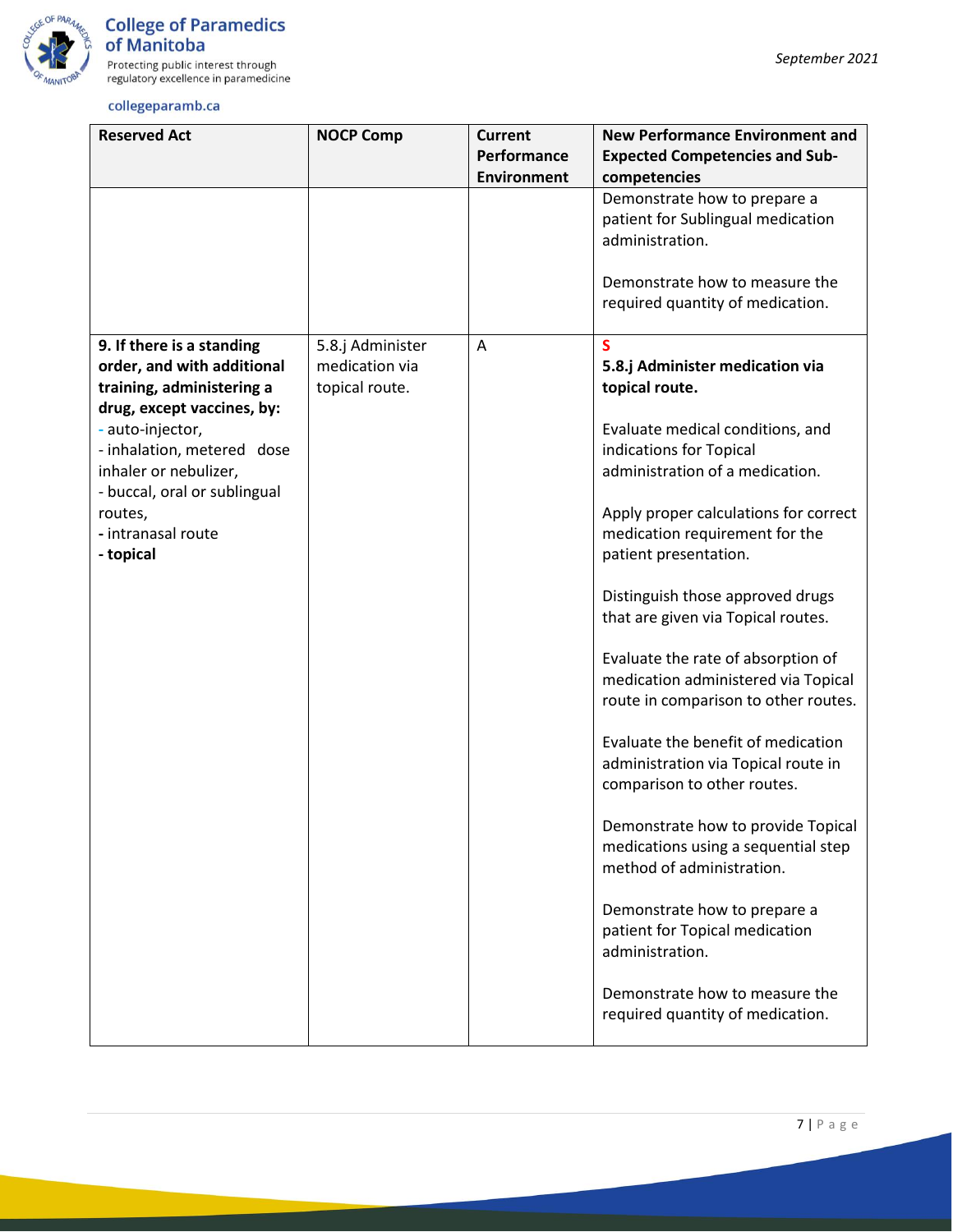

regulatory excellence in paramedicine collegeparamb.ca

#### **Reserved Act NOCP Comp Current Performance Environment New Performance Environment and Expected Competencies and Subcompetencies 9: If there is a standing order, and with additional training, administering a drug by any method, except vaccines, incidental to the practice of paramedicine** Routes of administration include: Subcutaneous (SC); **Intramuscular (IM**); Intravenous (IV) Intraosseous (IO) Administering Medication through an established infusion device. 5.8.d Administer medication via intramuscular route. S **C 5.8.d Administer medication via intramuscular route.** Evaluate medical conditions, and indications for intramuscular administration of a medication. Apply proper calculations for correct medication requirement for the patient presentation. Distinguish those approved drugs that are given via intramuscular routes. Evaluate appropriate site for the injection. Evaluate the benefit of medication administration via intramuscular route in comparison to other routes. Demonstrate how to provide intramuscular medications using a sequential step method of administration. Demonstrate how to prepare a patient for intramuscular medication administration. Demonstrate how to measure the required quantity of medication.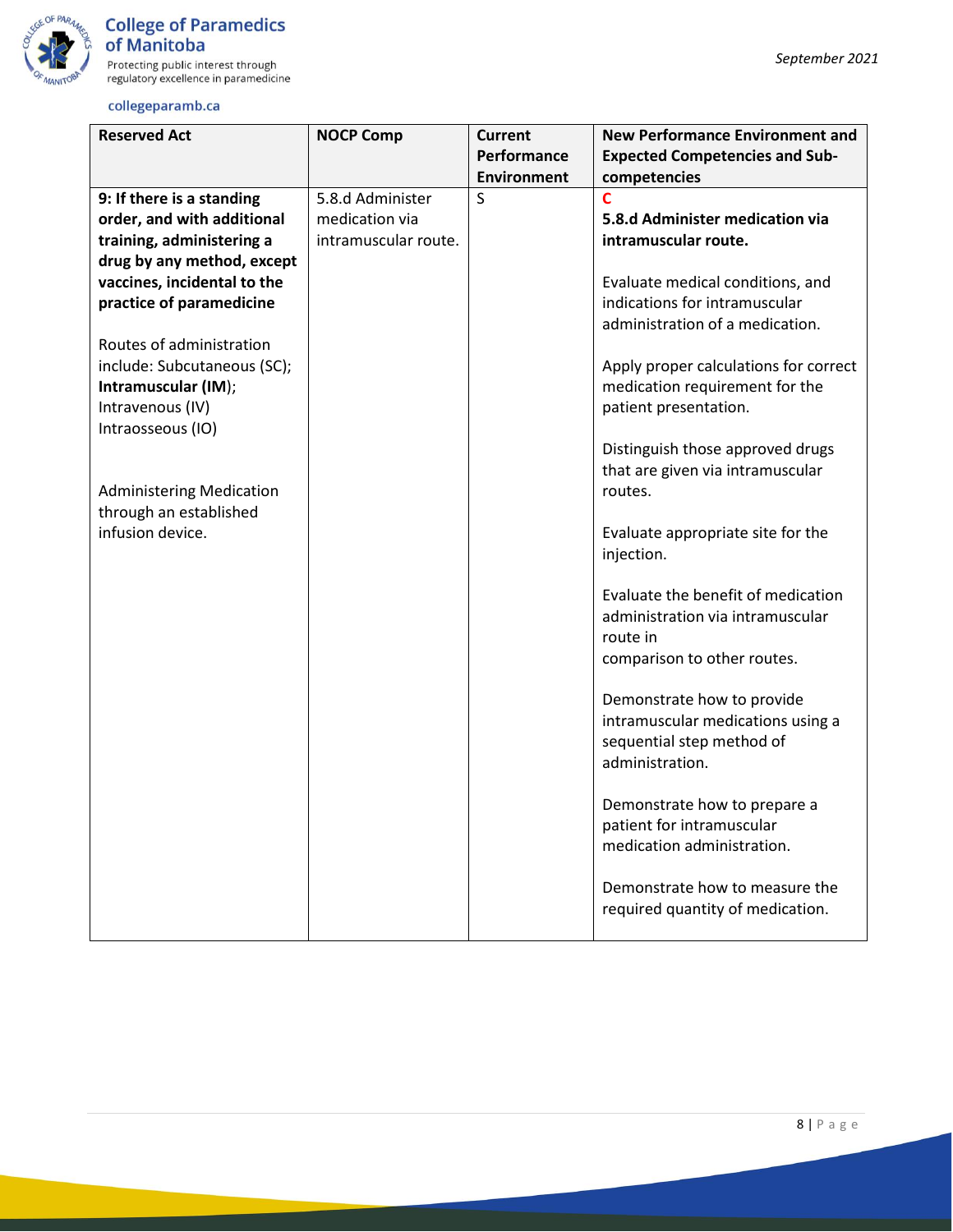

| <b>Reserved Act</b>             | <b>NOCP Comp</b>   | <b>Current</b><br>Performance | <b>New Performance Environment and</b><br><b>Expected Competencies and Sub-</b> |
|---------------------------------|--------------------|-------------------------------|---------------------------------------------------------------------------------|
|                                 |                    | <b>Environment</b>            | competencies                                                                    |
| 9: If there is a standing       | 5.8.e Administer   | Α                             | Ċ                                                                               |
| order, and with additional      | medication via     |                               | 5.8.e Administer medication via                                                 |
| training, administering a       | intravenous route. |                               | intravenous route.                                                              |
| drug by any method, except      |                    |                               |                                                                                 |
| vaccines, incidental to the     |                    |                               | Evaluate medical conditions and                                                 |
| practice of paramedicine        |                    |                               | patient indications for intravenous                                             |
| Routes of administration        |                    |                               | administration of a medication.                                                 |
| including: Subcutaneous         |                    |                               | Apply proper calculations for correct                                           |
| (SC); Intramuscular (IM);       |                    |                               | medication requirement for the                                                  |
| Intravenous (IV)                |                    |                               | patient presentation.                                                           |
| Intraosseous (IO)               |                    |                               |                                                                                 |
|                                 |                    |                               | Distinguish those approved drugs                                                |
|                                 |                    |                               | that are given via intravenous                                                  |
| <b>Administering Medication</b> |                    |                               | routes.                                                                         |
| through an established          |                    |                               |                                                                                 |
| infusion device.                |                    |                               | Evaluate the benefit of medication                                              |
|                                 |                    |                               | administration via intravenous route                                            |
|                                 |                    |                               | in                                                                              |
|                                 |                    |                               | comparison to other routes.                                                     |
|                                 |                    |                               |                                                                                 |
|                                 |                    |                               | Demonstrate how to provide                                                      |
|                                 |                    |                               | intravenous medications using a                                                 |
|                                 |                    |                               | sequential step method.                                                         |
|                                 |                    |                               | Demonstrate how to prepare a                                                    |
|                                 |                    |                               | patient for intravenous                                                         |
|                                 |                    |                               | administration of a                                                             |
|                                 |                    |                               | medication.                                                                     |
|                                 |                    |                               |                                                                                 |
|                                 |                    |                               | Demonstrate how to measure the                                                  |
|                                 |                    |                               | required quantity of intravenous                                                |
|                                 |                    |                               | medication.                                                                     |
|                                 |                    |                               |                                                                                 |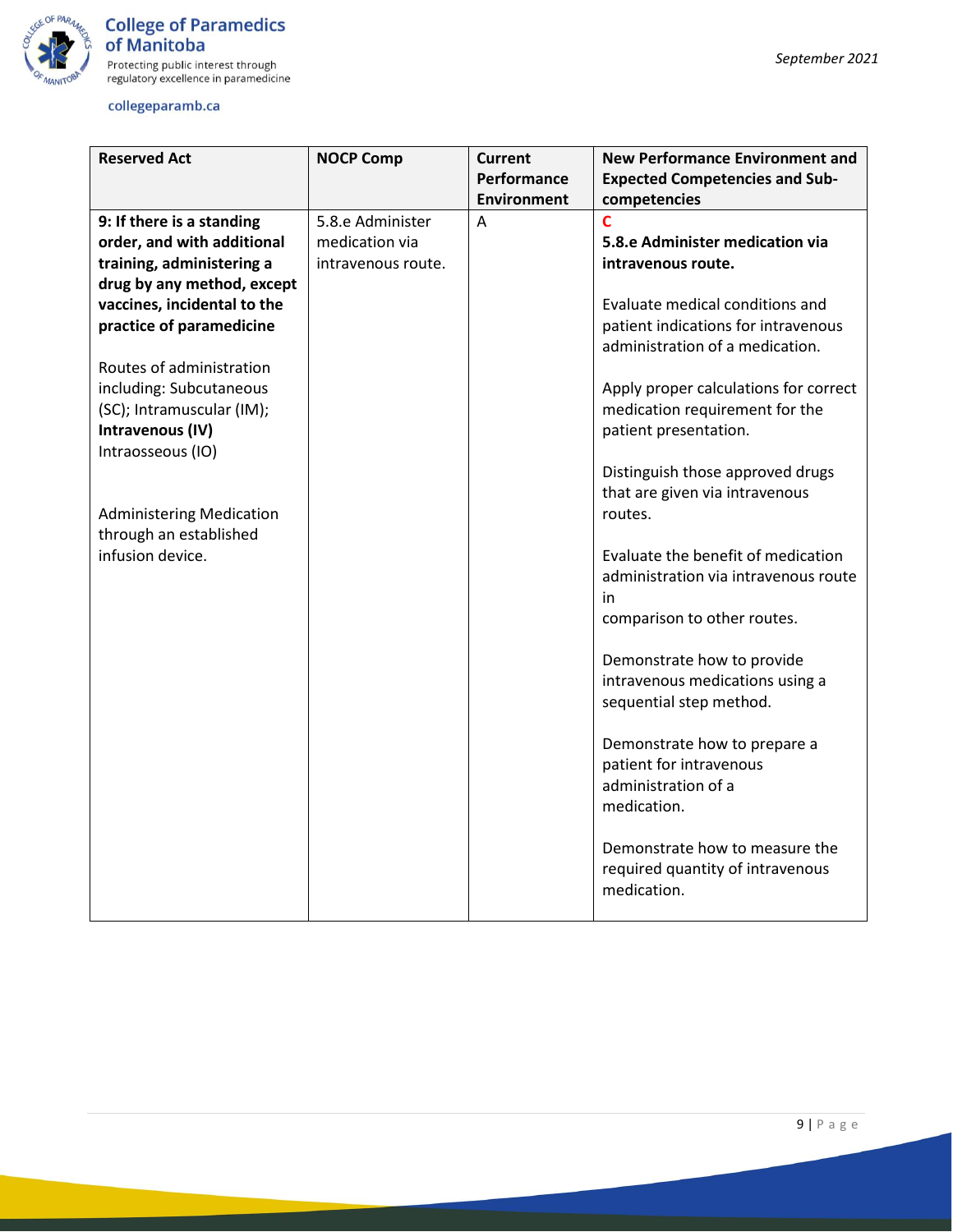

| <b>Reserved Act</b>             | <b>NOCP Comp</b>    | Current            | <b>New Performance Environment and</b> |
|---------------------------------|---------------------|--------------------|----------------------------------------|
|                                 |                     | Performance        | <b>Expected Competencies and Sub-</b>  |
|                                 |                     | <b>Environment</b> | competencies                           |
| 9: If there is a standing       | 5.8.f Administer    | Α                  | S                                      |
| order, and with additional      | medication via      |                    | 5.8.f Administer medication via        |
| training, administering a       | intraosseous route. |                    | intraosseous route.                    |
| drug by any method, except      |                     |                    |                                        |
| vaccines, incidental to the     |                     |                    | List medical conditions and patient    |
| practice of paramedicine        |                     |                    | indications for intraosseous           |
|                                 |                     |                    | administration of a medication.        |
| Routes of administration        |                     |                    |                                        |
| include: Subcutaneous (SC);     |                     |                    | Apply proper calculations for correct  |
| Intramuscular (IM);             |                     |                    | medication requirement for the         |
| Intravenous (IV)                |                     |                    | patient presentation.                  |
| Intraosseous (IO)               |                     |                    |                                        |
|                                 |                     |                    | Distinguish those approved drugs       |
|                                 |                     |                    | that are given via intraosseous        |
| <b>Administering Medication</b> |                     |                    | routes.                                |
| through an established          |                     |                    |                                        |
| infusion device.                |                     |                    | Evaluate appropriate site for the      |
|                                 |                     |                    | injection.                             |
|                                 |                     |                    |                                        |
|                                 |                     |                    | Evaluate the benefit of medication     |
|                                 |                     |                    | administration via intraosseous        |
|                                 |                     |                    | route in                               |
|                                 |                     |                    | comparison to other routes.            |
|                                 |                     |                    | Demonstrate how to provide             |
|                                 |                     |                    | intraosseous medications using a       |
|                                 |                     |                    | sequential step method.                |
|                                 |                     |                    |                                        |
|                                 |                     |                    | Demonstrate how to prepare a           |
|                                 |                     |                    | patient for intraosseous               |
|                                 |                     |                    | administration of a                    |
|                                 |                     |                    | medication.                            |
|                                 |                     |                    |                                        |
|                                 |                     |                    | Demonstrate how to measure the         |
|                                 |                     |                    | required quantity of intraosseous      |
|                                 |                     |                    | medication.                            |
|                                 |                     |                    |                                        |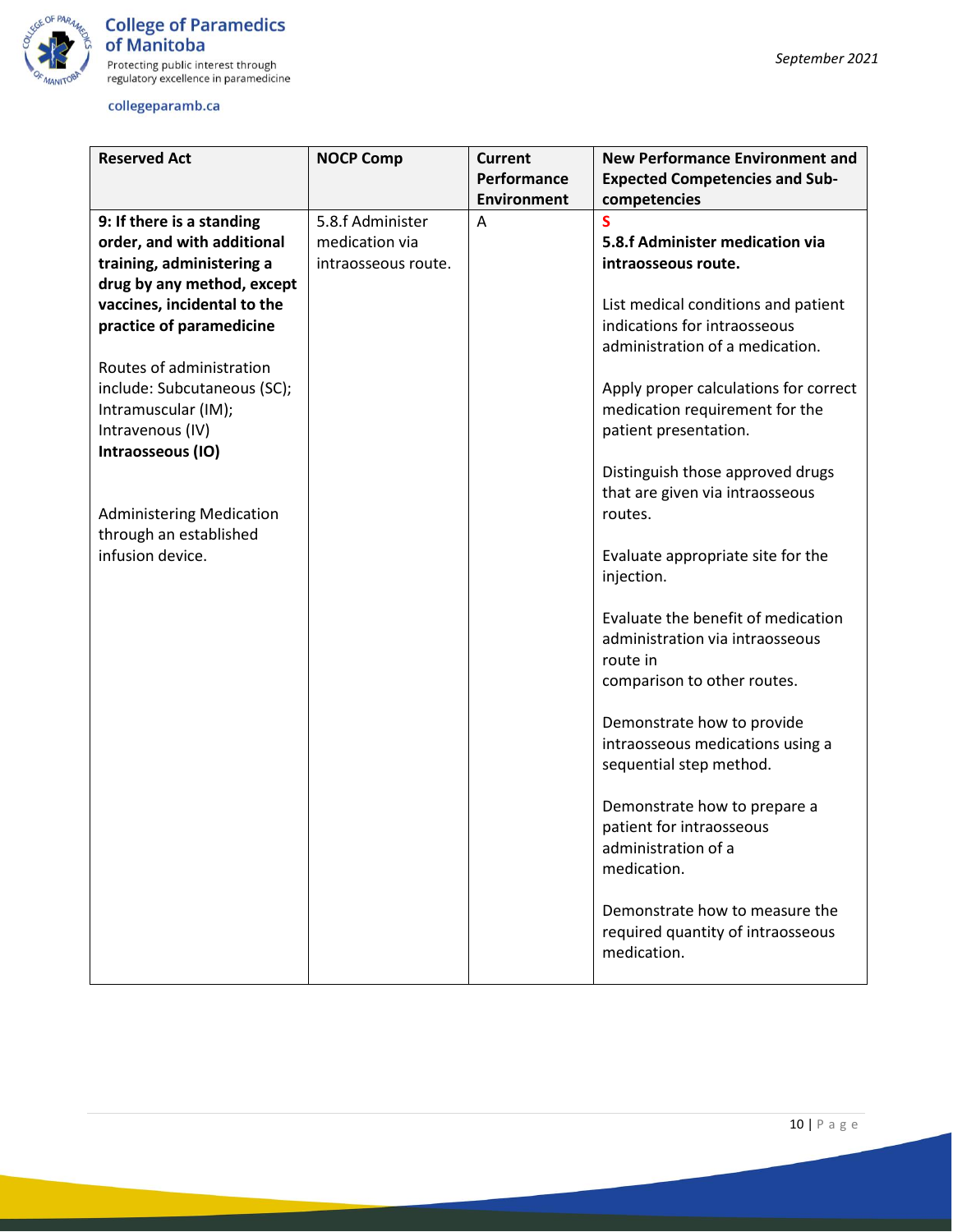

| <b>Reserved Act</b>         | <b>NOCP Comp</b> | <b>Current</b>     | <b>New Performance Environment and</b>  |
|-----------------------------|------------------|--------------------|-----------------------------------------|
|                             |                  | Performance        | <b>Expected Competencies and Sub-</b>   |
|                             |                  | <b>Environment</b> | competencies                            |
| 9: Administering a vaccine  | No NOCP          | N/A                | A                                       |
| by any method in            |                  |                    | <b>Immune System and how Vaccines</b>   |
| accordance with provincial  |                  |                    | <b>Work</b>                             |
| requirements if the vaccine |                  |                    | Discuss human immune system and         |
| is required as part of a    |                  |                    | how vaccines work                       |
| communicable disease        |                  |                    |                                         |
| response or in a public     |                  |                    | <b>Vaccine Preventable Diseases</b>     |
| health emergency.           |                  |                    | Discuss the rationale and benefit of    |
|                             |                  |                    | immunization as relevant to the         |
| Vaccine Administration      |                  |                    |                                         |
|                             |                  |                    | practice setting                        |
|                             |                  |                    | <b>Vaccine Development and</b>          |
|                             |                  |                    | <b>Evaluation</b>                       |
|                             |                  |                    | Demonstrates knowledge about the        |
|                             |                  |                    | main steps in vaccine deployment        |
|                             |                  |                    | and evaluation                          |
|                             |                  |                    |                                         |
|                             |                  |                    | <b>Types of Immunizing Agents and</b>   |
|                             |                  |                    | their Composition                       |
|                             |                  |                    | Demonstrates knowledge of the           |
|                             |                  |                    | components and properties of            |
|                             |                  |                    | immunizing agents as needed for         |
|                             |                  |                    | safe and effective practice.            |
|                             |                  |                    |                                         |
|                             |                  |                    | <b>Population Health</b>                |
|                             |                  |                    | Discusses relevant principles of        |
|                             |                  |                    | population health for improving         |
|                             |                  |                    | immunization coverage rates.            |
|                             |                  |                    |                                         |
|                             |                  |                    | Communication                           |
|                             |                  |                    | Demonstrates effective                  |
|                             |                  |                    | communication about immunization        |
|                             |                  |                    | as relevant to the practice setting (s) |
|                             |                  |                    |                                         |
|                             |                  |                    | <b>Storage and Handling</b>             |
|                             |                  |                    | Discusses Canadian guidelines           |
|                             |                  |                    | regarding storage, handling, or         |
|                             |                  |                    | transporting vaccines                   |
|                             |                  |                    | <b>Administration</b>                   |
|                             |                  |                    |                                         |
|                             |                  |                    | Describes the process of preparation    |
|                             |                  |                    | and administration of immunization      |
|                             |                  |                    | agents                                  |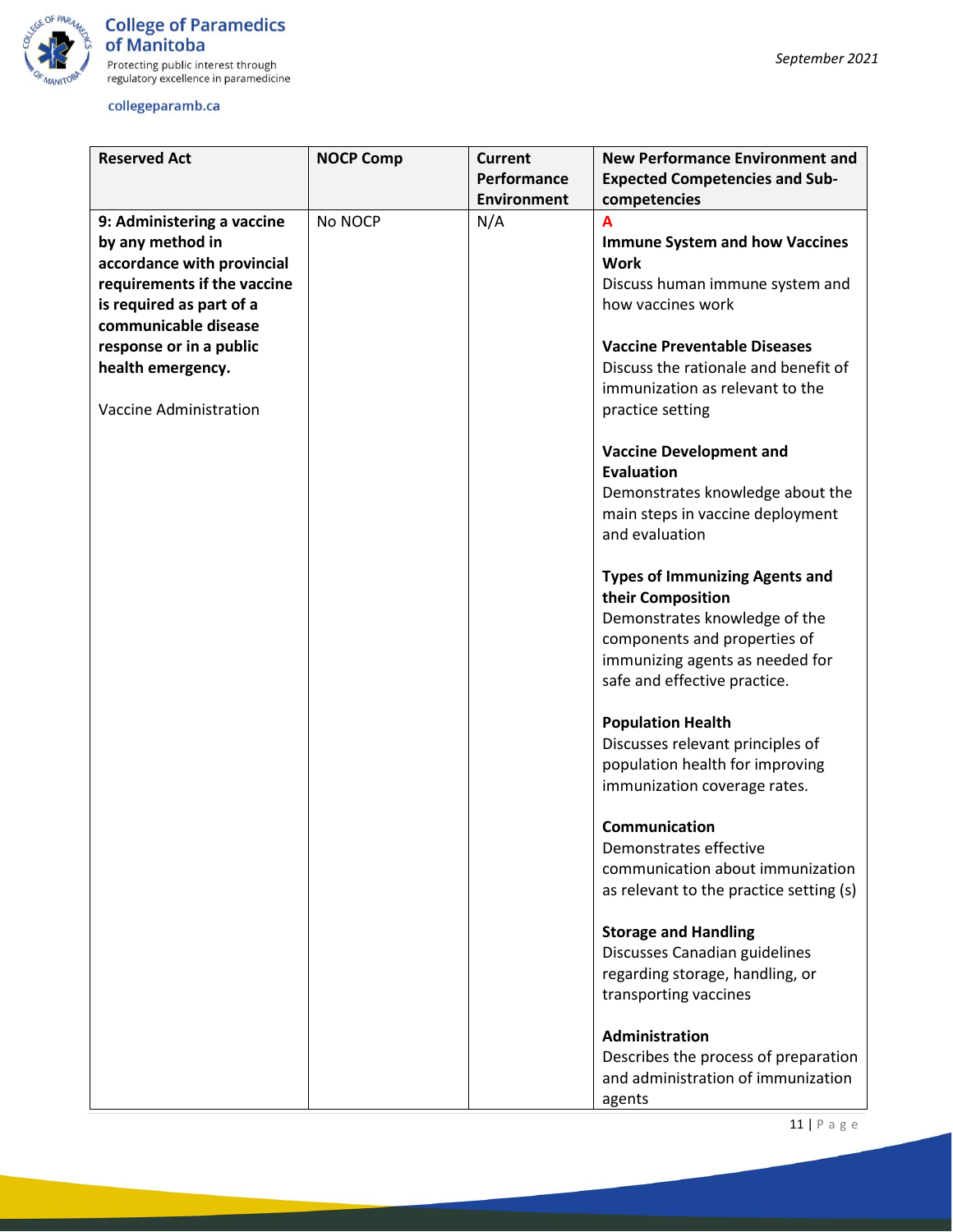

Protecting public interest through<br>regulatory excellence in paramedicine

|                                                                                                            |                                                |                           | <b>Adverse Events</b><br>Describes anticipation, identification<br>and management of adverse events<br>following immunization<br><b>Documentation</b><br>Describes relevant information to<br>each immunization encounter in<br>accordance with national guidelines<br>for immunization practices and<br>jurisdictional health information<br>processes |
|------------------------------------------------------------------------------------------------------------|------------------------------------------------|---------------------------|---------------------------------------------------------------------------------------------------------------------------------------------------------------------------------------------------------------------------------------------------------------------------------------------------------------------------------------------------------|
|                                                                                                            |                                                |                           | <b>Special Considerations</b><br>Identifies and describes response to<br>the unique needs of certain<br>population groups                                                                                                                                                                                                                               |
|                                                                                                            |                                                |                           | <b>The Canadian System</b><br>Demonstrates an understanding of<br>the immunization system in Canada<br>and its impact on Paramedic<br>practice                                                                                                                                                                                                          |
|                                                                                                            |                                                |                           | <b>Legal and Ethical Aspects</b><br>Describes the legal and ethics<br>standards in all aspects of<br>immunization practice                                                                                                                                                                                                                              |
| 12: Setting a fracture of a<br>bone for the purpose of<br>restoring perfusion,<br>$\bullet$<br>extrication | 5.7.c Reduce<br>fractures and<br>dislocations. | $\boldsymbol{\mathsf{X}}$ | A<br>5.7.c Reduce fractures and<br>dislocations.                                                                                                                                                                                                                                                                                                        |
| immobilization                                                                                             |                                                |                           | Define "Closed Reduction".<br>Discuss the indications for fracture<br>and dislocation reduction.                                                                                                                                                                                                                                                        |
|                                                                                                            |                                                |                           | Discuss possible complications and<br>their signs and symptoms of fracture<br>and dislocation reduction.                                                                                                                                                                                                                                                |
|                                                                                                            |                                                |                           | Describe the process of fracture and<br>dislocation reduction.                                                                                                                                                                                                                                                                                          |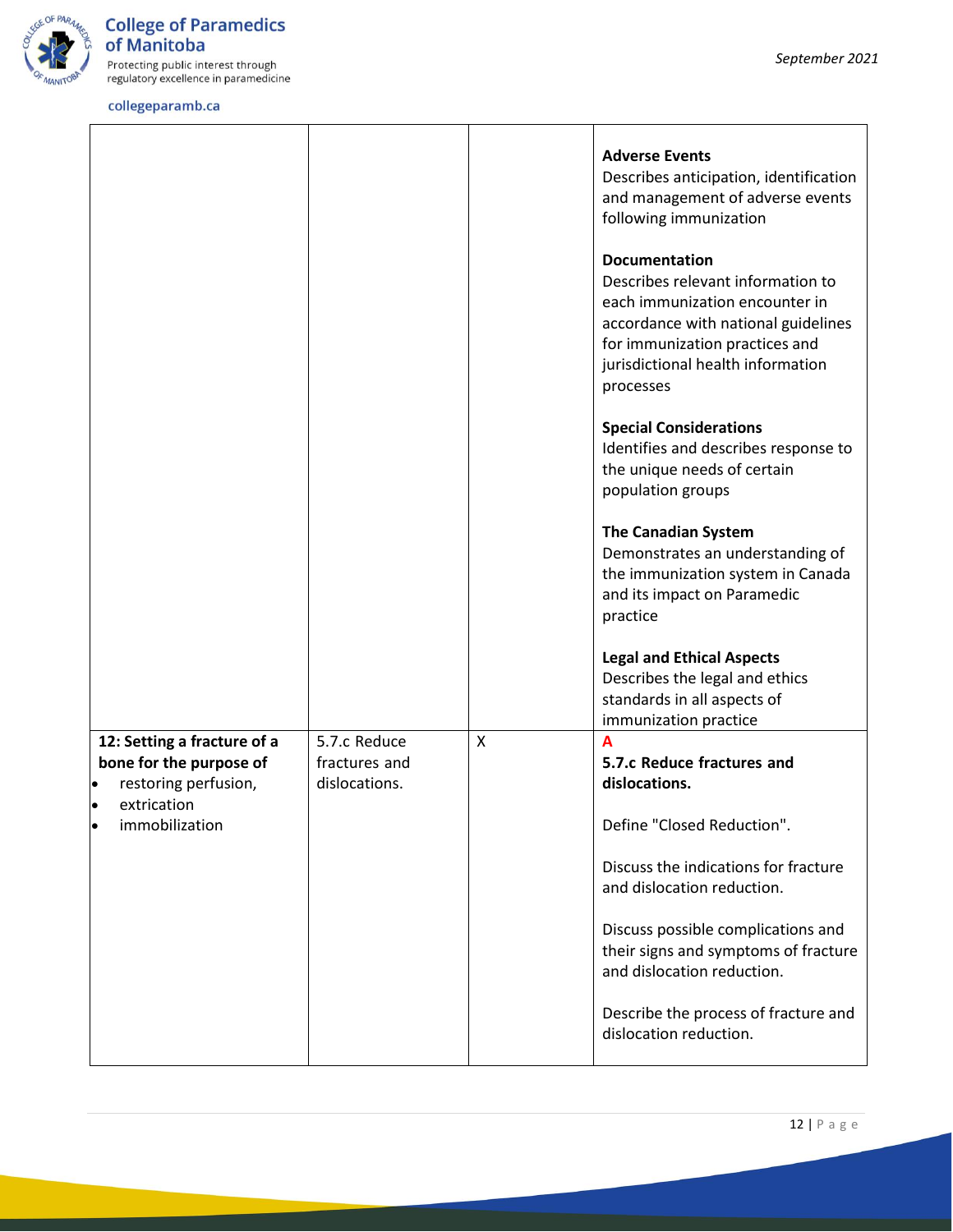

| <b>NOCP Comp</b>         | <b>Current Performance</b> | <b>New Performance Environment and Expected</b>                                                       |
|--------------------------|----------------------------|-------------------------------------------------------------------------------------------------------|
|                          | <b>Environment</b>         | <b>Competencies and Sub-competencies</b>                                                              |
| 4.5.n Obtain 12 lead ECG | S                          | P                                                                                                     |
| and interpret findings.  |                            | Explain the difference between a 3-lead and a 12- lead<br>ECG.                                        |
|                          |                            | Identify indications for use of a 12-lead ECG.                                                        |
|                          |                            | Perform the technique of obtaining a 12-lead ECG.                                                     |
|                          |                            | Adapt technique of obtaining a 12-lead ECG to patient<br>age and gender.                              |
|                          |                            | Describe the steps involved in interpreting 12-lead<br>ECGs, and ECGs obtained with additional leads. |
|                          |                            | Identify indications for the use of additional leads.                                                 |
|                          |                            | Describe the technique of obtaining ECGs with<br>additional leads.                                    |
| 6.1.q Provide care to    | S                          | C                                                                                                     |
| obstetrical patient.     |                            | Explain the approach to an obstetrical patient.                                                       |
|                          |                            | Discuss disease processes that interfere with the<br>labour and delivery.                             |
|                          |                            | Discuss complications of labour and delivery.                                                         |
|                          |                            | Analyze how patient history relates to patient<br>presentation.                                       |
|                          |                            | Analyze how age and health status relate to patient<br>presentation.                                  |
|                          |                            | Discuss indications that suggest the need to prepare<br>for imminent delivery.                        |
|                          |                            | Adjust care based on fetal and maternal presentation.                                                 |
|                          |                            | Adapt care to manage an imminent delivery.                                                            |
|                          |                            | Integrate the approach, assessment, treatment and<br>transport of a patient.                          |
|                          |                            | Justify approach, assessment, care and transport<br>decisions.                                        |
|                          |                            |                                                                                                       |

# **Additional NOCP variances for Primary Care Paramedic**